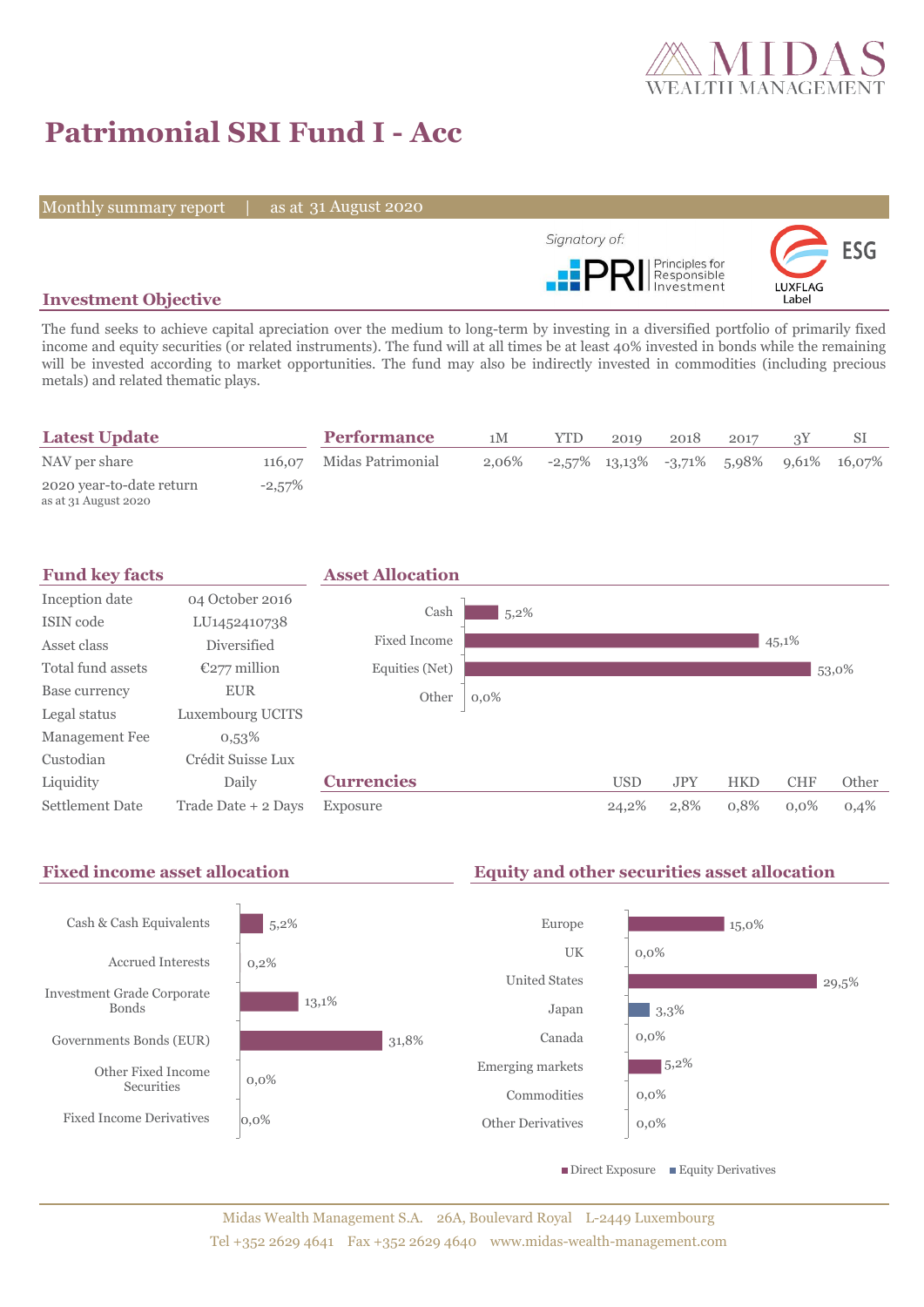

# **Patrimonial SRI Fund I - Acc**

Monthly summary report | as at 31 August 2020

| Top 10 fixed income holdings             | Rating     | Weight  |  |
|------------------------------------------|------------|---------|--|
| NETHERLANDS GOVT: NETHER 3 1/4 07/15/21  | <b>AAA</b> | 3,8%    |  |
| DEUTSCHLAND REP: DBR o 08/15/29          | AAA        | 2,1%    |  |
| BTPS: BTPS 1 07/15/22                    | BBB-       | 1,9%    |  |
| REP OF POLAND: POLAND 0 02/10/25         | $A-$       | 1,8%    |  |
| BTPS: BTPS 2 1/2 11/15/25                | BBB-       | 1,6%    |  |
| EUROPEAN INVT BK : EIB o $3/8$ o7/16/25  | AAA        | $1,5\%$ |  |
| AGENCE FRANCAISE : AGFRNC 0 1/8 11/15/23 | AA         | $1,5\%$ |  |
| BUNDESSCHATZANW: BKO o 03/11/22          | <b>NR</b>  | $1,5\%$ |  |
| BTPS: BTPS 0.35 02/01/25                 | BBB-       | $1,5\%$ |  |
| FRANCE O.A.T.: FRTR 1 1/4 05/25/36       | AA         | 1,5%    |  |

#### **Fixed income rating breakdown**



| Top 10 equity holdings           | Sector                        | Weight |
|----------------------------------|-------------------------------|--------|
| ALIBABA GROUP HOLDING-SP ADR     | <b>Consumer Discretionary</b> | 2,5%   |
| <b>AMAZON.COM INC</b>            | <b>Consumer Discretionary</b> | 2,4%   |
| <b>ALTICE NV - A</b>             | <b>Communication Services</b> | 2,2%   |
| <b>EQUINIX INC</b>               | Real Estate                   | 1,7%   |
| <b>BROADCOM INC</b>              | <b>Information Technology</b> | 1,7%   |
| NVIDIA CORP                      | <b>Information Technology</b> | 1,7%   |
| <b>APPLE INC</b>                 | <b>Information Technology</b> | 1,7%   |
| <b>CHECK POINT SOFTWARE TECH</b> | <b>Information Technology</b> | 1,7%   |
| UNITEDHEALTH GROUP INC           | Health Care                   | 1,6%   |
| <b>MARVELL TECHNOLOGIES</b>      | <b>Information Technology</b> | 1,6%   |

### **Equity sector breakdown**





# **Thematics breakdown Top 5 funds and other holdings**

| Quaero Bamboo                                    | 1,8% |
|--------------------------------------------------|------|
| iShares STOXX Europe 600 Oil & Gas UCITS 1,4%    |      |
| iShares S&P 500 Financials Sector UCITS ETI 1,0% |      |
| iShares EURO STOXX Banks 30-15 UCITS ET 1,0%     |      |
| iShares STOXX Europe 600 Travel & Leisure 1 0,7% |      |